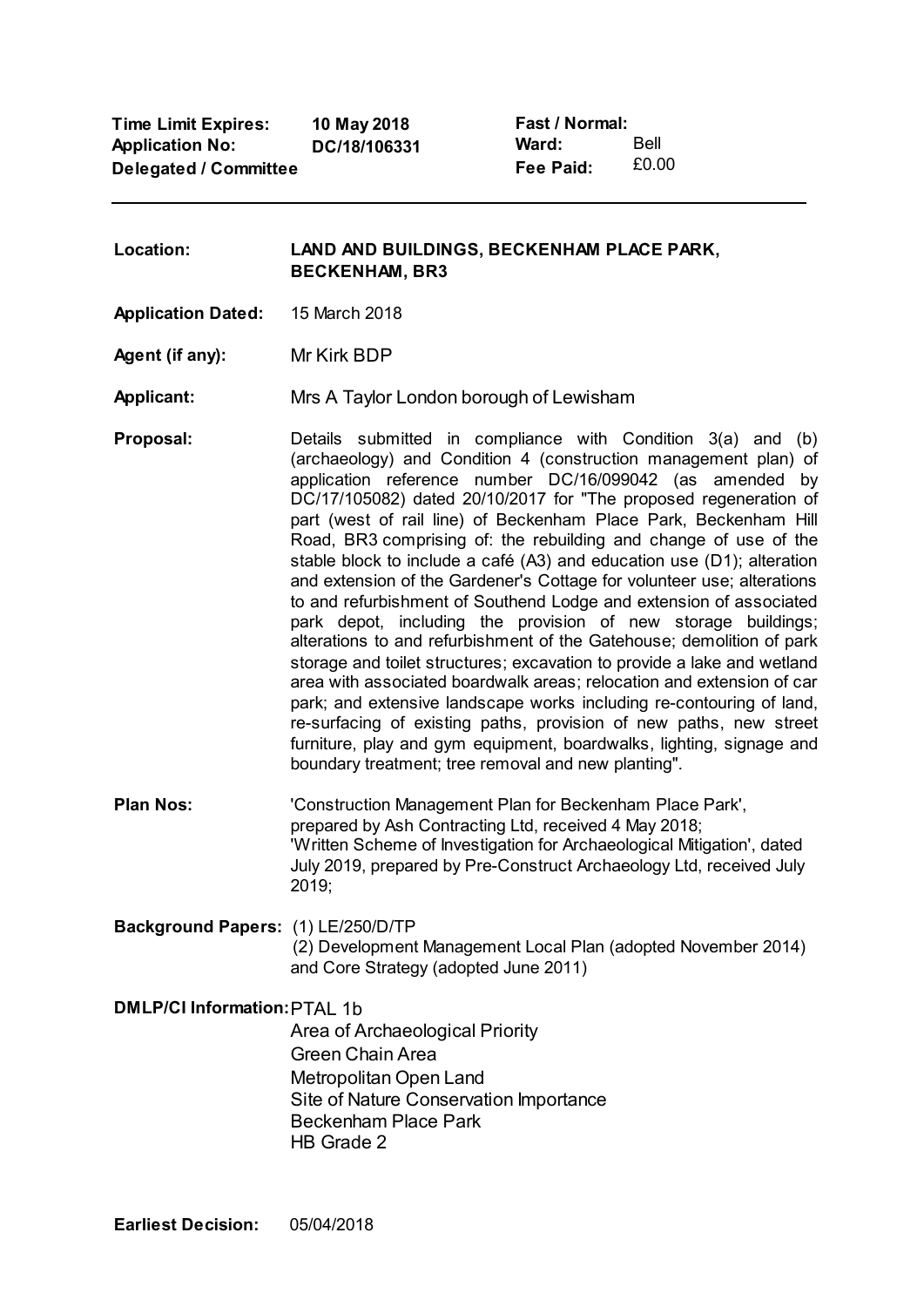# **Consultations and Replies**

Historic England

Neighbours & Local Amenity Societies etc.

Conservation Officer **Highways** Environmental Health

# **OBSERVATIONS**

## **Present Application**

Details submitted in compliance with Condition 3(a) and (b) (archaeology) and Condition 4 (construction management plan) of application reference number DC/16/099042 (as amended by DC/17/105082) dated 20/10/2017 for "The proposed regeneration of part (west of rail line) of Beckenham Place Park, Beckenham Hill Road, BR3 comprising of: the rebuilding and change of use of the stable block to include a café (A3) and education use (D1); alteration and extension of the Gardener's Cottage for volunteer use; alterations to and refurbishment of Southend Lodge and extension of associated park depot, including the provision of new storage buildings; alterations to and refurbishment of the Gatehouse; demolition of park storage and toilet structures; excavation to provide a lake and wetland area with associated boardwalk areas; relocation and extension of car park; and extensive landscape works including re-contouring of land, re-surfacing of existing paths, provision of new paths, new street furniture, play and gym equipment, boardwalks, lighting, signage and boundary treatment; tree removal and new planting".

## Discharge of the following conditions is sought:

## Condition 3 (a) and (b) – Archaeology.

Condition (4) – Construction Management Plan. It is noted that two applications have been lodged in respect of condition  $4 -$  this is due to the project being split into two parts and governed by two different contractors, thus the need for two construction management plans.

## **Submitted Information**

Approval of Details application form;

'Construction Management Plan for Beckenham Place Park', prepared by Ash Contracting Ltd, received 4 May 2018.

'Written Scheme of Investigation for Archaeological Mitigation', dated July 2019, prepared by Pre-Construct Archaeology Ltd, received July 2019;

## **Consultation:**

Historic England, and Council's Conservation, Environmental Health and Highways Officers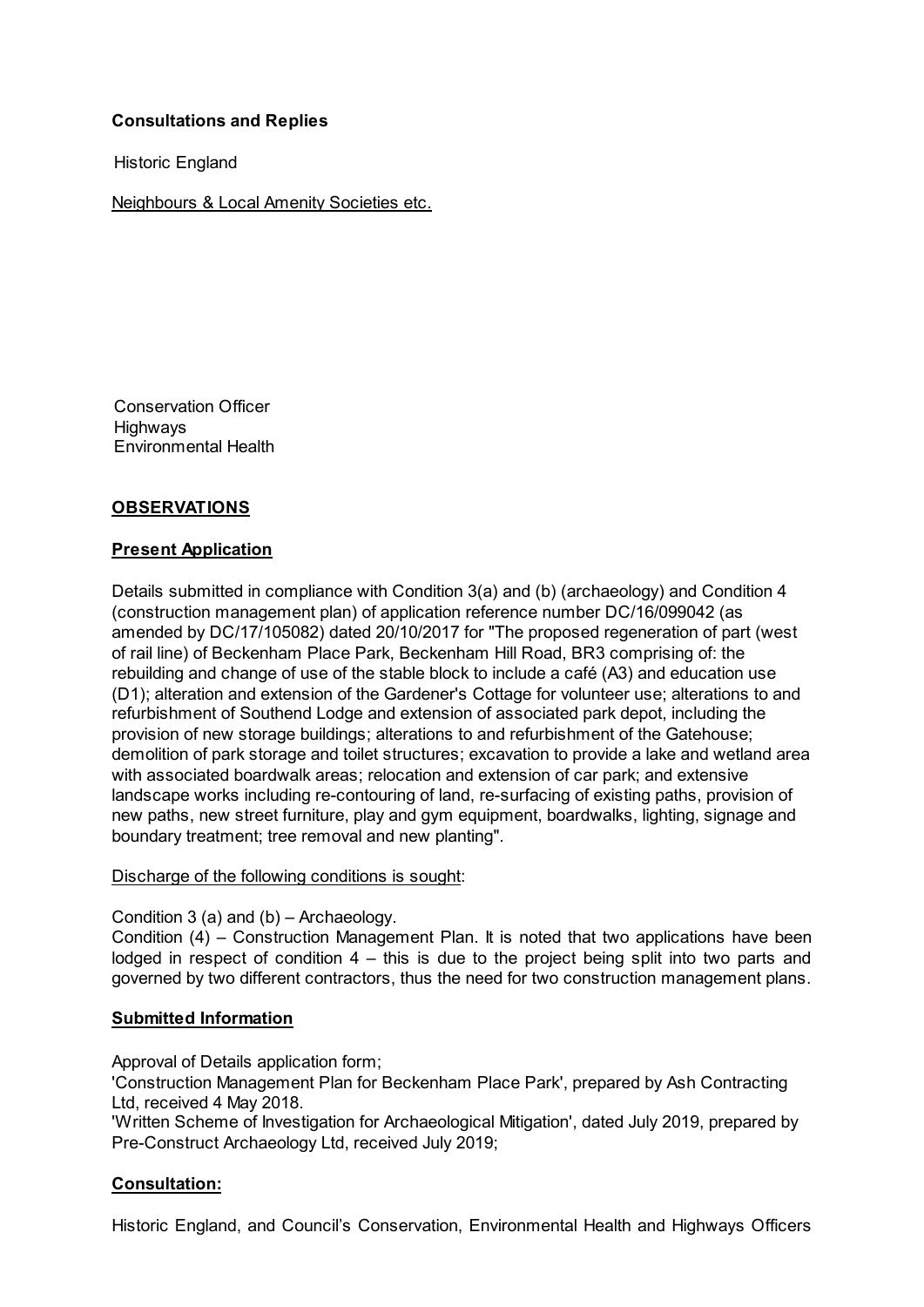and officers are incorporated into the assessment below, where comments have been received.

### **Planning Considerations:**

### Condition 3 – Archaeology:

a) No development other than demolition to existing ground level shall take place until a programme of archaeological evaluation site work in accordance with a Written Scheme of Investigation, which has first been submitted to and approved in writing by the local planning authority, has been implemented.

b) Dependent upon the results presented under Part (a), no development other than demolition to existing ground level shall take place until a programme of archaeological mitigation site work in accordance with a Written Scheme of Investigation, which has first been submitted to and approved in writing by the local planning authority, has been implemented.

c) The site investigation and post-investigation assessment pursuant to Part (b) shall be submitted to and approved in writing by the local planning authority prior to occupation of the development.

Reason: To comply with Policies 15 High quality design for Lewisham and 16 Conservation areas, heritage assets and the historic environment of the Core Strategy (June 2011) and Policy 7.8 of the London Plan (July 2016).

### Condition 4 – Construction Management Plan

No development shall commence on site until such time as a Construction Management Plan has been submitted to and approved in writing by the local planning authority. The plan shall cover:-

- (a) Dust mitigation measures.
- (b) The location and operation of plant and wheel washing facilities
- (c) Details of best practical measures to be employed to mitigate noise and vibration arising out of the construction process
- (d) Details of construction traffic movements including cumulative impacts which shall demonstrate the following:-
	- (i) Rationalise travel and traffic routes to and from the site.
	- (ii) Provide full details of the number, route and time of construction vehicle trips to and within the site with the intention and aim of reducing the impact of construction relates activity. Construction must be completed in a manner that ensures compliance with the Protection of Badgers Act 1992.
	- (iii) Measures to deal with safe pedestrian movement.
- (e) Security Management (to minimise risks to unauthorised personnel).
- (f) Details of the training of site operatives to follow the Construction Management Plan requirements.

Reason: In order that the local planning authority may be satisfied that the demolition and construction process is carried out in a manner which will minimise possible noise,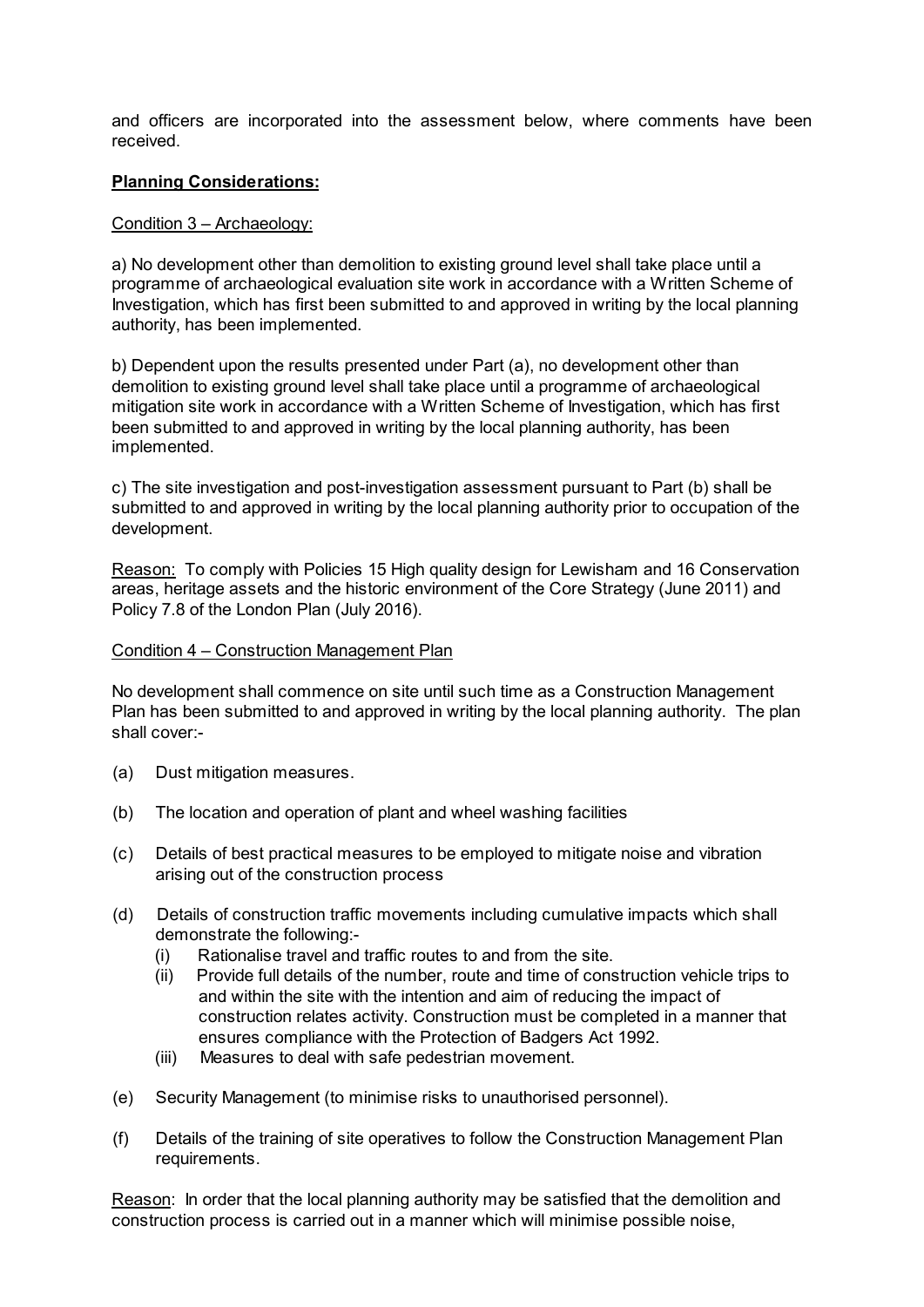Sustainable design and construction, Policy 6.3 Assessing effects of development on transport capacity and Policy 7.14 Improving air quality of the London Plan (2015).

## **Assessment:**

Historic England's Archaeology Advisor has reviewed the Written Scheme of Investigation for Archaeological Mitigation and has confirmed that condition 3(a) and (b) can be discharged on the basis of the WSI being revised as received July 2019. Council's Conservation Officer deferred to Historic England regarding the submitted details, however agreed all historic building material including those found during initial excavations be managed by the WSI which was the reason for it having to be revised.

Council's Environmental Health (Noise) Officer has reviewed the submitted information. The officer has advised that the noise mitigation measures within the submitted CMP are satisfactory. No objections have been raised regarding dust, vibration and silt management.

Council's Highways Officer has not commented to raise any objections to the details regarding management of construction traffic and safety with respect to risks of construction traffic through the park as proposed by the details. Site visits have confirmed clear barriers and separation measures between construction traffic routes and pedestrian/recreational areas within the park have been utlised to ensure the safety of pedestrians. The majority of vehicular movements are to be within the park itself, therefore minimising congestion and disrutionto surrounding highways.

For the above reasons, the submitted details in relation to archaeology and construction management are sufficient to be approved and conditions 3(a) and (b) and 4 discharged.

#### **Conclusion:**

The details submitted are sufficient to be approved with respect to satisfying condition 3(a) and 4. As such, the details can be approved and conditions 3(a) and (b) and 4 of DC/16/099042 (as modified by DC/18/105082) can be discharged.

## **Recommendation: APPROVE the submitted details and DISCHARGE conditions 3(a) and (b) and 4 of DC/16/099042 as modified by DC/18/105082.**

## **Conditions**

#### **Informatives**

A. Please be advised that the information submitted for this application, namely the reports titled:

'Construction Management Plan for Beckenham Place Park', prepared by Ash Contracting Ltd, received 4 May 2018. 'Written Scheme of Investigation for Archaeological Mitigation', dated July 2019, prepared by Pre-Construct Archaeology Ltd, received July 2019;

have been assessed only in relation to the conditions as referred to on this application and do not provide acceptance or otherwise pertaining to any other outstanding conditions or subsequent applications.

B. Please be advised that details pursuant to the following conditions of DC/18/105082 (successor to DC/16/099042) remain to be approved or submitted for approval: